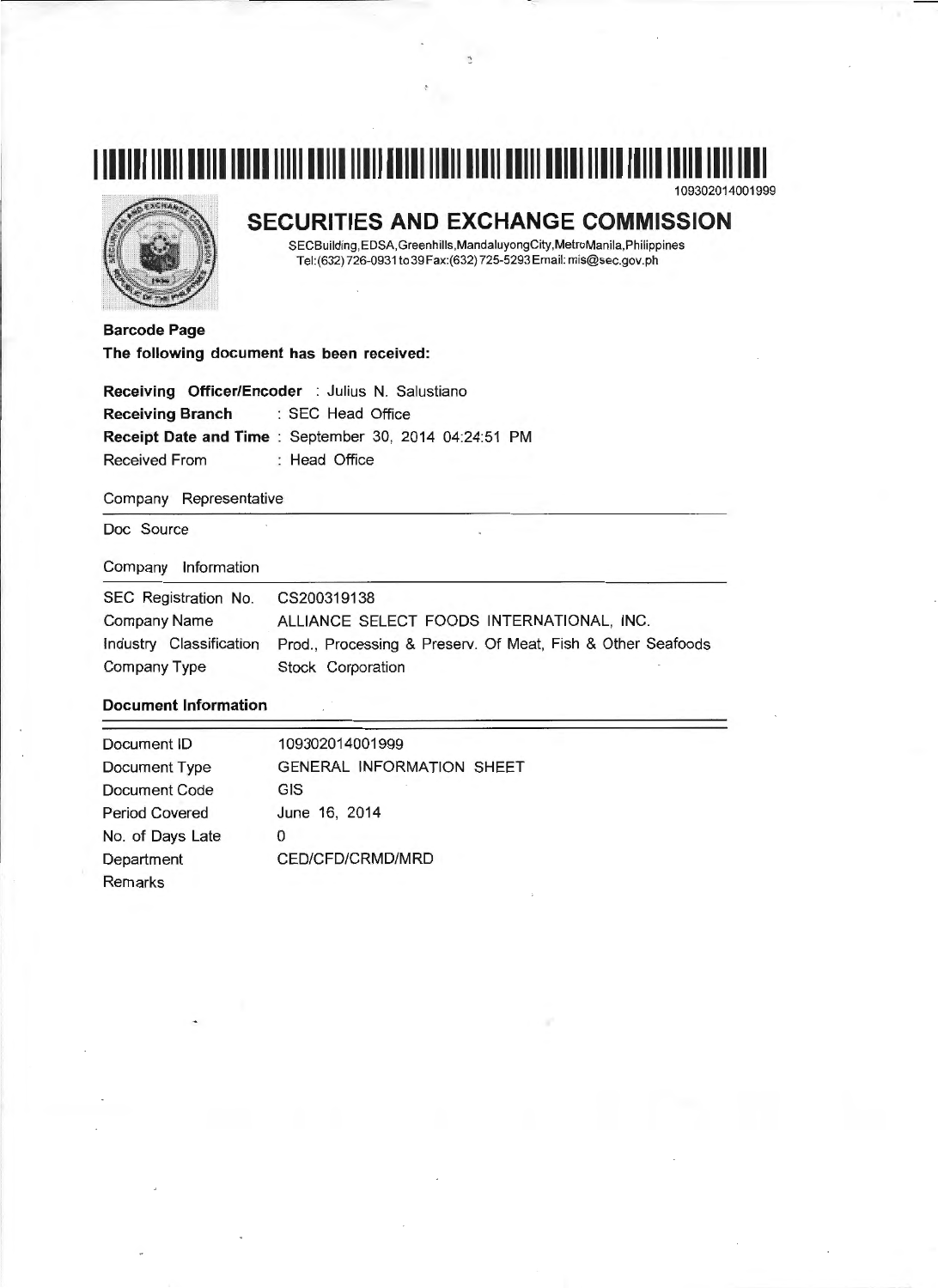| <b>GENERAL INFORMATION SHEET (GIS)</b>                                                                                                                                                                                                                                                                                                                                                                                                                                                                                                                            |                                                                            |                                                                                                                    |                              |                                                                             |  |  |  |  |  |  |
|-------------------------------------------------------------------------------------------------------------------------------------------------------------------------------------------------------------------------------------------------------------------------------------------------------------------------------------------------------------------------------------------------------------------------------------------------------------------------------------------------------------------------------------------------------------------|----------------------------------------------------------------------------|--------------------------------------------------------------------------------------------------------------------|------------------------------|-----------------------------------------------------------------------------|--|--|--|--|--|--|
| FOR THE YEAR 2014                                                                                                                                                                                                                                                                                                                                                                                                                                                                                                                                                 |                                                                            |                                                                                                                    |                              |                                                                             |  |  |  |  |  |  |
|                                                                                                                                                                                                                                                                                                                                                                                                                                                                                                                                                                   | <b>STOCK CORPORATION</b>                                                   |                                                                                                                    |                              |                                                                             |  |  |  |  |  |  |
| <b>GENERAL INSTRUCTIONS:</b><br>1. FOR USER CORPORATION: THIS GIS SHOULD BE SUBMITTED WITHIN THIRTY (30) CALENDAR DAYS FROM THE DATE OF THE ANNUAL<br>STOCKHOLDERS' MEETING. DO NOT LEAVE ANY ITEM BLANK. WRITE "N.A." IF THE INFORMATION REQUIRED IS NOT APPLICABLE TO THE<br>CORPORATION OR "NONE" IF THE INFORMATION IS NON-EXISTENT. IF THE ANNUAL STOCKHOLDERS' MEETING IS HELD ON A DATE OTHER<br>THAN THAT STATED IN THE BY-LAWS, THE GIS SHALL BE SUBMITTED WITHIN THIRTY (30) CALENDAR DAYS FROM THE ACTUAL DATE OF THE<br>ANNUAL STOCKHOLDERS' MEETING. |                                                                            |                                                                                                                    |                              |                                                                             |  |  |  |  |  |  |
| 2. IF NO MEETING IS HELD, THE CORPORATION SHALL SUBMIT THE GIS NOT LATER THAN JANUARY 30 OF THE FOLLOWING YEAR. HOWEVER,<br>SHOULD AN ANNUAL STOCKHOLDERS' MEETING BE HELD THEREAFTER, A NEW GIS SHALL BE SUBMITTED/FILED.<br>3. THIS GIS SHALL BE ACCOMPLISHED IN ENGLISH AND CERTIFIED AND SWORN TO BY THE CORPORATE SECRETARY OF THE CORPORATION.                                                                                                                                                                                                              |                                                                            |                                                                                                                    |                              |                                                                             |  |  |  |  |  |  |
| 4. THE SEC SHOULD BE TIMELY APPRISED OF RELEVANT CHANGES IN THE SUBMITTED INFORMATION AS THEY ARISE. FOR CHANGES<br>RESULTING FROM ACTIONS THAT AROSE BETWEEN THE ANNUAL MEETINGS, THE CORPORATION SHALL SUBMIT ONLY THE AFFECTED PAGE<br>OF THE GIS THAT RELATES TO THE NEW INFORMATION TOGETHER WITH A COVER LETTER SIGNED BY THE CORPORATE SECRETARY OF THE<br>CORPORATION. THE PAGE OF THE GIS AND COVER LETTER SHALL BE SUBMITTED WITHIN SEVEN (7) DAYS AFTER SUCH CHANGE OCCURRED<br>OR BECAME EFFECTIVE.                                                   |                                                                            |                                                                                                                    |                              |                                                                             |  |  |  |  |  |  |
| 5. SUBMIT FOUR (4) COPIES OF THE GIS TO THE CENTRAL RECEIVING SECTION, GROUND FLOOR, SEC BLDG., EDSA, MANDALUYONG CITY. ALL<br>COPIES SHALL UNIFORMLY BE ON A4 OR LETTER-SIZED PAPER WITH A STANDARD COVER PAGE. THE PAGES OF ALL COPIES SHALL USE<br>ONLY ONE SIDE, CORPORATIONS SUBMITTING A COPY OF THEIR GIS ONLINE OR VIA INTERNET SHALL SUBMIT ONE (1) HARD COPY OF THE<br>GIS. TOGETHER WITH A CERTIFICATION UNDER OATH BY ITS CORPORATE SECRETARY THAT THE COPY SUBMITTED ONLINE CONTAINS THE<br>EXACT DATA IN THE HARD COPY.                             |                                                                            |                                                                                                                    |                              |                                                                             |  |  |  |  |  |  |
| 6. ONLY THE GIS ACCOMPLISHED IN ACCORDANCE WITH THESE INSTRUCTIONS SHALL BE CONSIDERED AS HAVING BEEN FILED.<br>7. THIS GIS MAY BE USED AS EVIDENCE AGAINST THE CORPORATION AND ITS RESPONSIBLE DIRECTORS/OFFICERS FOR ANY VIOLATION OF<br>EXISTING LAWS, RULES AND REGULATIONS                                                                                                                                                                                                                                                                                   |                                                                            |                                                                                                                    |                              |                                                                             |  |  |  |  |  |  |
|                                                                                                                                                                                                                                                                                                                                                                                                                                                                                                                                                                   |                                                                            |                                                                                                                    |                              |                                                                             |  |  |  |  |  |  |
| <b>CORPORATE NAME:</b><br>ALLIANCE SELECT FOODS INTERNATIONAL, INC.                                                                                                                                                                                                                                                                                                                                                                                                                                                                                               |                                                                            |                                                                                                                    |                              | DATE REGISTERED:                                                            |  |  |  |  |  |  |
| <b>BUSINESS/TRADE NAME:</b>                                                                                                                                                                                                                                                                                                                                                                                                                                                                                                                                       | ALLIANCE SELECT FOODS INTERNATIONAL, INC.                                  |                                                                                                                    |                              | 9/1/2003                                                                    |  |  |  |  |  |  |
| <b>SEC REGISTRATION NUMBER:</b>                                                                                                                                                                                                                                                                                                                                                                                                                                                                                                                                   |                                                                            |                                                                                                                    |                              | <b>FISCAL YEAR END:</b>                                                     |  |  |  |  |  |  |
|                                                                                                                                                                                                                                                                                                                                                                                                                                                                                                                                                                   | CS200319138                                                                |                                                                                                                    |                              | December 31                                                                 |  |  |  |  |  |  |
| DATE OF ANNUAL MEETING PER BY-LAWS:                                                                                                                                                                                                                                                                                                                                                                                                                                                                                                                               | 15-Jun                                                                     |                                                                                                                    |                              | <b>CORPORATE TAX</b><br><b>IDENTIFICATION NUMBER (TIN)</b><br>227-409-243   |  |  |  |  |  |  |
| <b>ACTUAL DATE OF ANNUAL MEETING:</b>                                                                                                                                                                                                                                                                                                                                                                                                                                                                                                                             |                                                                            |                                                                                                                    |                              | <b>WEBSITE/URL ADDRESS:</b>                                                 |  |  |  |  |  |  |
|                                                                                                                                                                                                                                                                                                                                                                                                                                                                                                                                                                   | 16-Jun-14                                                                  |                                                                                                                    |                              |                                                                             |  |  |  |  |  |  |
| COMPLETE PRINCIPAL OFFICE ADDRESS: Suite 1205 East Tower, Philippine Stock Exchange                                                                                                                                                                                                                                                                                                                                                                                                                                                                               | Centre, Exchange Road, Ortigas Avenue, Pasig City                          |                                                                                                                    |                              | <b>E-MAIL ADDRESS:</b>                                                      |  |  |  |  |  |  |
| <b>COMPLETE BUSINESS ADDRESS:</b>                                                                                                                                                                                                                                                                                                                                                                                                                                                                                                                                 | Suite 1205 East Tower, Philippine Stock Exchange Centre                    |                                                                                                                    |                              |                                                                             |  |  |  |  |  |  |
|                                                                                                                                                                                                                                                                                                                                                                                                                                                                                                                                                                   | Exchange Road, Ortigas Center, Pasig City                                  |                                                                                                                    |                              | FAX NO.                                                                     |  |  |  |  |  |  |
| NAME OF EXTERNAL AUDITOR & ITS SIGNING PARTNER:                                                                                                                                                                                                                                                                                                                                                                                                                                                                                                                   |                                                                            |                                                                                                                    | SEC ACCREDITATION NUMBER (if | 635-5235                                                                    |  |  |  |  |  |  |
| Navarro Amper & Co.                                                                                                                                                                                                                                                                                                                                                                                                                                                                                                                                               |                                                                            | applicable):                                                                                                       | 0001-F                       | TELEPHONE NUMBER(S):                                                        |  |  |  |  |  |  |
|                                                                                                                                                                                                                                                                                                                                                                                                                                                                                                                                                                   |                                                                            |                                                                                                                    |                              | 635-5241 TO 44                                                              |  |  |  |  |  |  |
| PRIMARY PURPOSE/ACTIVITY/INDUSTRY PRESENTLY ENGAGED IN:                                                                                                                                                                                                                                                                                                                                                                                                                                                                                                           |                                                                            |                                                                                                                    | INDUSTRY CLASSIFICATION:     | <b>GEOGRAPHICAL CODE:</b>                                                   |  |  |  |  |  |  |
| Attached as Annex "A"                                                                                                                                                                                                                                                                                                                                                                                                                                                                                                                                             |                                                                            |                                                                                                                    |                              |                                                                             |  |  |  |  |  |  |
| AFFILIATIONS ===============<br><u>wa mwana wa mwana mwana mwan</u><br><b>PARENT COMPANY</b>                                                                                                                                                                                                                                                                                                                                                                                                                                                                      | <b>SEC REGISTRATION NO.</b>                                                |                                                                                                                    | <b>ADDRESS</b>               |                                                                             |  |  |  |  |  |  |
| <b>N/A</b>                                                                                                                                                                                                                                                                                                                                                                                                                                                                                                                                                        |                                                                            |                                                                                                                    |                              |                                                                             |  |  |  |  |  |  |
| SUBSIDIARY/AFFILIATE<br><b>SUBSIDIARIES</b>                                                                                                                                                                                                                                                                                                                                                                                                                                                                                                                       | <b>SEC REGISTRATION NO.</b>                                                |                                                                                                                    |                              | <b>ADDRESS</b>                                                              |  |  |  |  |  |  |
| 1. ASFI Thailand                                                                                                                                                                                                                                                                                                                                                                                                                                                                                                                                                  | Not Applicable                                                             |                                                                                                                    |                              | Unit 18J, 18th Flr, Ocean Insurance Bldg, 163                               |  |  |  |  |  |  |
| 2. P.T. International Alliance Food Indonesia                                                                                                                                                                                                                                                                                                                                                                                                                                                                                                                     | Surawongse Rd Bangrak BKK<br>Raya Madidir Kelurahan, Madidir Unet Ling. IL |                                                                                                                    |                              |                                                                             |  |  |  |  |  |  |
| Not Applicable<br>Kecamatan, Madidir, Bitung, Indoenesia                                                                                                                                                                                                                                                                                                                                                                                                                                                                                                          |                                                                            |                                                                                                                    |                              |                                                                             |  |  |  |  |  |  |
| Subsidiary of PT IAFI<br>Jalan Raya Madidir, Lorong Union Kel. Madidir Unet<br>Not Applicable<br>2.1 P.T. Van de Zee<br>Lingkungan II Kec. Madidir Kota Bitung, Indonesia                                                                                                                                                                                                                                                                                                                                                                                         |                                                                            |                                                                                                                    |                              |                                                                             |  |  |  |  |  |  |
| 3. Prime Foods New Zealand                                                                                                                                                                                                                                                                                                                                                                                                                                                                                                                                        |                                                                            | Hororata RD 2, danield 7572, Canterburry, New Zealand                                                              |                              |                                                                             |  |  |  |  |  |  |
| 4. Big Glory Bay Salmon and Seafood Company, Inc.                                                                                                                                                                                                                                                                                                                                                                                                                                                                                                                 |                                                                            | Suite 1205, East Tower, PSEC, Ortigas Center, Pasig City<br>78 Campanelli Industrial Drive, Brocton, MA 02301, USA |                              |                                                                             |  |  |  |  |  |  |
| 5. ASFI Choice Foods, Inc.<br>6. Spence Co. Ltd.                                                                                                                                                                                                                                                                                                                                                                                                                                                                                                                  |                                                                            | 78 Campanelli Industrial Drive, Brocton, MA 02301, USA                                                             |                              |                                                                             |  |  |  |  |  |  |
| Akaroa Salmon NZ Ltd.<br>7.                                                                                                                                                                                                                                                                                                                                                                                                                                                                                                                                       | Not Applicable<br>Not Applicable                                           |                                                                                                                    |                              | 9 Pope St., Riccarton, Christchurch, New Zealand                            |  |  |  |  |  |  |
| Alliance Select Foods Pte.Ltd.<br>8.                                                                                                                                                                                                                                                                                                                                                                                                                                                                                                                              | Not Applicable                                                             |                                                                                                                    |                              | Unit 18J, 18th Flr., Ocean Insurance Bldg,<br>163 Surawongse Rd Bangrak BKK |  |  |  |  |  |  |
| <b>ASSOCIATES</b>                                                                                                                                                                                                                                                                                                                                                                                                                                                                                                                                                 |                                                                            |                                                                                                                    |                              |                                                                             |  |  |  |  |  |  |
| 1. Alliance MHI Properties, Inc.                                                                                                                                                                                                                                                                                                                                                                                                                                                                                                                                  |                                                                            |                                                                                                                    |                              |                                                                             |  |  |  |  |  |  |
|                                                                                                                                                                                                                                                                                                                                                                                                                                                                                                                                                                   | CS201009131                                                                |                                                                                                                    |                              | Purok Saydala, Brgy. Tambler, Gen. Santos City                              |  |  |  |  |  |  |
| 2. Salmon Smolts NZ                                                                                                                                                                                                                                                                                                                                                                                                                                                                                                                                               | Not Applicable                                                             |                                                                                                                    |                              | 430 Haywards Rd., RD2 Kaiapoi Christchurch, New Zealand                     |  |  |  |  |  |  |
| <b>JOINT VENTURE</b><br>1. FDCP, Inc.                                                                                                                                                                                                                                                                                                                                                                                                                                                                                                                             | A1997-20855                                                                |                                                                                                                    |                              | Suite 1205, East Tower, PSEC, Ortigas Center, Pasig City                    |  |  |  |  |  |  |

 $\mathcal{A}^{\mathcal{A}}_{\mathcal{A}}$  and  $\mathcal{A}^{\mathcal{A}}_{\mathcal{A}}$ 

 $i$ i $S_S$ TOCK(v.2013) Page 1

 $\hat{\mathcal{E}}$ 

·.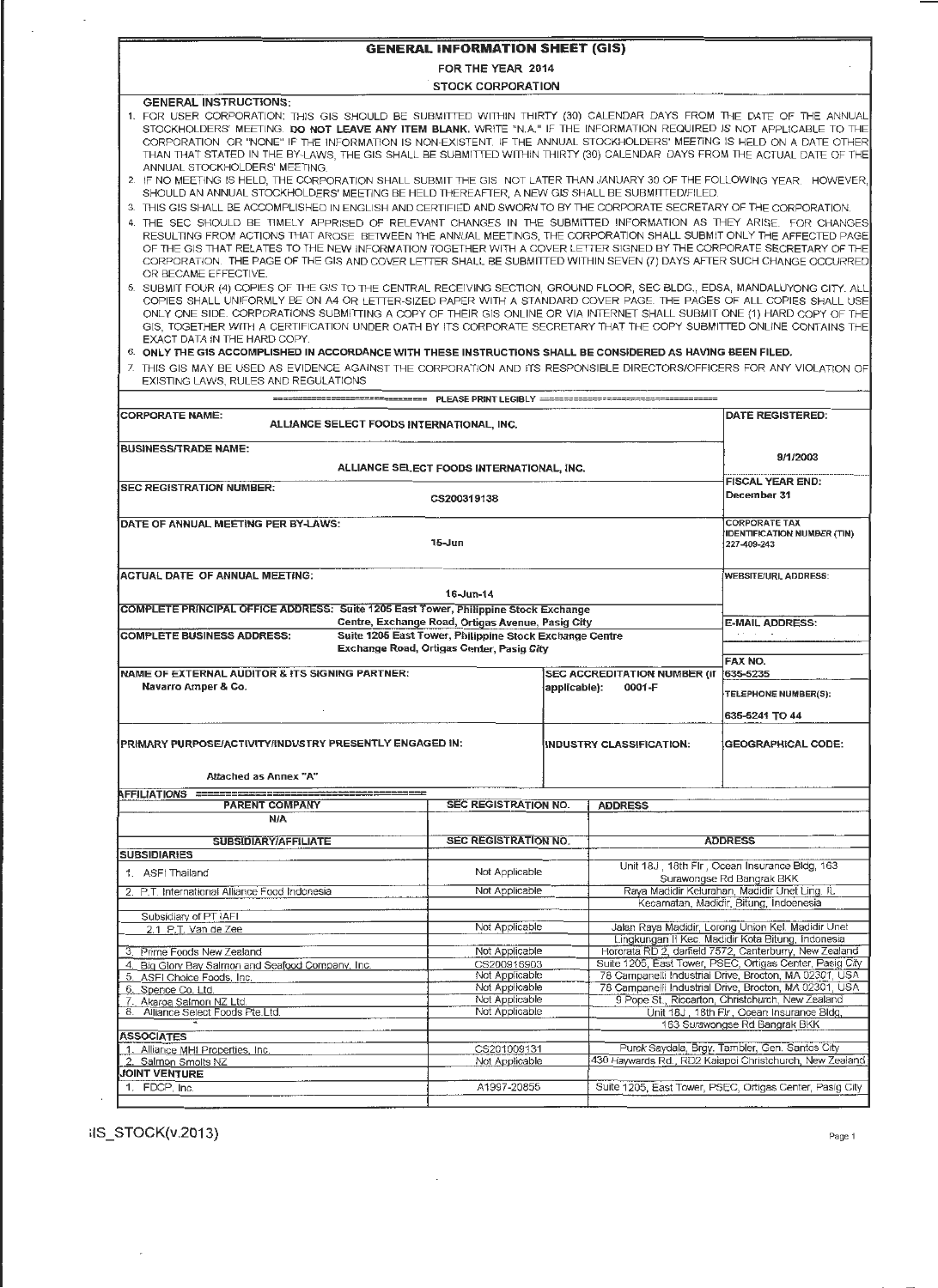| <b>GENERAL INFORMATION SHEET</b>                                                                                       |                                                                                                          |  |  |  |  |  |  |  |  |
|------------------------------------------------------------------------------------------------------------------------|----------------------------------------------------------------------------------------------------------|--|--|--|--|--|--|--|--|
| <b>STOCK CORPORATION</b>                                                                                               |                                                                                                          |  |  |  |  |  |  |  |  |
|                                                                                                                        | PLEASE PRINT LEGIBLY ==============================                                                      |  |  |  |  |  |  |  |  |
| ALLIANCE SELECT FOODS INTERNATIONAL, INC.<br><b>Corporate Name:</b>                                                    |                                                                                                          |  |  |  |  |  |  |  |  |
| A. Is the Corporation a covered person under the Anti Money Laundering                                                 | No $\mathsf{X}$<br>Yes                                                                                   |  |  |  |  |  |  |  |  |
| Act (AMLA), as amended? (Rep. Acts. 9160/9164/10167/10365)<br>Please check the appropriate box:                        |                                                                                                          |  |  |  |  |  |  |  |  |
|                                                                                                                        |                                                                                                          |  |  |  |  |  |  |  |  |
| 1.<br>Coma. Banks                                                                                                      |                                                                                                          |  |  |  |  |  |  |  |  |
| b. Offshore Banking Units                                                                                              | Jewelry dealers in precious metals, who, as a<br>$4. \Box$                                               |  |  |  |  |  |  |  |  |
| Collasi-Banks                                                                                                          | business, trade in precious metals                                                                       |  |  |  |  |  |  |  |  |
| <b>CHI</b> d. Trust Entities                                                                                           |                                                                                                          |  |  |  |  |  |  |  |  |
| e. Non-Stock Savings and Loan Associations                                                                             |                                                                                                          |  |  |  |  |  |  |  |  |
| f. Pawnshops                                                                                                           |                                                                                                          |  |  |  |  |  |  |  |  |
| g. Foreign Exchage Dealers                                                                                             | Jewelry dealers in precious stones, who, as a<br>$5. \Box$                                               |  |  |  |  |  |  |  |  |
| h. Money Changers                                                                                                      | business, trade in precious stone                                                                        |  |  |  |  |  |  |  |  |
| i. Remittance Agents                                                                                                   |                                                                                                          |  |  |  |  |  |  |  |  |
| <b>COLL</b> j. Electronic Money Issuers                                                                                |                                                                                                          |  |  |  |  |  |  |  |  |
| k. Financial Institutions which Under Special Laws are subject to                                                      |                                                                                                          |  |  |  |  |  |  |  |  |
| Bangko Sentral ng Pilipinas' (BSP) supervision and/or regulation,<br>including their subsidiaries and affiliates.      | Company service providers which, as a business,<br>6.                                                    |  |  |  |  |  |  |  |  |
| 2.                                                                                                                     | provide any of the following services to third parties:                                                  |  |  |  |  |  |  |  |  |
| a. Insurance Companies                                                                                                 |                                                                                                          |  |  |  |  |  |  |  |  |
| <b>Com</b> b. Insurance Agents                                                                                         | a. acting as a formation agent of juridical persons                                                      |  |  |  |  |  |  |  |  |
| c. Insurance Brokers                                                                                                   | b. acting as (or arranging for another person to act as)                                                 |  |  |  |  |  |  |  |  |
| can d. Professional Reinsurers                                                                                         | a director or corporate secretary of a company, a                                                        |  |  |  |  |  |  |  |  |
| <b>ETT</b> e. Reinsurance Brokers                                                                                      | partner of a partnership, or a similar position in                                                       |  |  |  |  |  |  |  |  |
| f. Holding Companies                                                                                                   | relation to other juridical persons                                                                      |  |  |  |  |  |  |  |  |
| g. Holding Company Systems                                                                                             |                                                                                                          |  |  |  |  |  |  |  |  |
| h. Pre-need Companies                                                                                                  | c. providing a registered office, business address or<br>accommodation, correspondence or administrative |  |  |  |  |  |  |  |  |
| [773] i. Mutual Benefit Association<br>All Other Persons and entities supervised and/or regulated by the               | address for a company, a partnership or any other                                                        |  |  |  |  |  |  |  |  |
| Insurance Commission (IC)                                                                                              | legal person or arrangement                                                                              |  |  |  |  |  |  |  |  |
| 3.                                                                                                                     |                                                                                                          |  |  |  |  |  |  |  |  |
| calers 3 Securities Dealers                                                                                            | d. acting as (or arranging for another person to act as)                                                 |  |  |  |  |  |  |  |  |
| <b>COLL</b> b. Securities Brokers                                                                                      | a nominee shareholder for another person                                                                 |  |  |  |  |  |  |  |  |
| $\Box$ c. Securities Salesman                                                                                          | Persons who provide any of the following services:<br>7.                                                 |  |  |  |  |  |  |  |  |
| comp d. Investment Houses                                                                                              | a. managing of client money, securities or other assets                                                  |  |  |  |  |  |  |  |  |
| e. Investment Agents and Consultants                                                                                   |                                                                                                          |  |  |  |  |  |  |  |  |
| f. Trading Advisors                                                                                                    | b. management of bank, savings or securities accounts                                                    |  |  |  |  |  |  |  |  |
| g. Other entities managing Securities or rendering similar services                                                    |                                                                                                          |  |  |  |  |  |  |  |  |
| two h. Mutual Funds or Open-end Investment Companies                                                                   | c. organization of contributions for the creation,                                                       |  |  |  |  |  |  |  |  |
| i. Close-end Investment Companies                                                                                      | operation or management of companies                                                                     |  |  |  |  |  |  |  |  |
| $\Box$ j. Common Trust Funds or Issuers and other similar entities<br>k. Transfer Companies and other similar entities | d. creation, operation or management of juridical                                                        |  |  |  |  |  |  |  |  |
| Compared 1. Other entities administering or otherwise dealing in currency,                                             | persons or arrangements, and buying and selling                                                          |  |  |  |  |  |  |  |  |
| commodities or financial derivatives based there on                                                                    | business entities                                                                                        |  |  |  |  |  |  |  |  |
| m. Entities administering of otherwise dealing in valuable objects                                                     | 8. C None of the above                                                                                   |  |  |  |  |  |  |  |  |
| n. Entities administering or otherwise dealing in cash Substitutes and                                                 | Describe nature of business:                                                                             |  |  |  |  |  |  |  |  |
| other similar monetary instruments or property supervised and/or                                                       | Food processing, canning                                                                                 |  |  |  |  |  |  |  |  |
| regulated by the Securities and Exchange Commission (SEC)                                                              | and manufacturing                                                                                        |  |  |  |  |  |  |  |  |
| B. Has the Corporation complied with the requirements on Customer Due                                                  |                                                                                                          |  |  |  |  |  |  |  |  |
| Diligence (CDD) or Know Your Customer (KYC), record-keeping, and                                                       | Yes<br>No $\mathbf{K}$                                                                                   |  |  |  |  |  |  |  |  |
| submission of reports under the AMLA, as amended, since the last filing of its                                         |                                                                                                          |  |  |  |  |  |  |  |  |

 $\cdot$ 

 $\ddot{\phantom{0}}$ 

 $\mathcal{A}$ 

 $\bar{\beta}$ 

 $\overline{\phantom{a}}$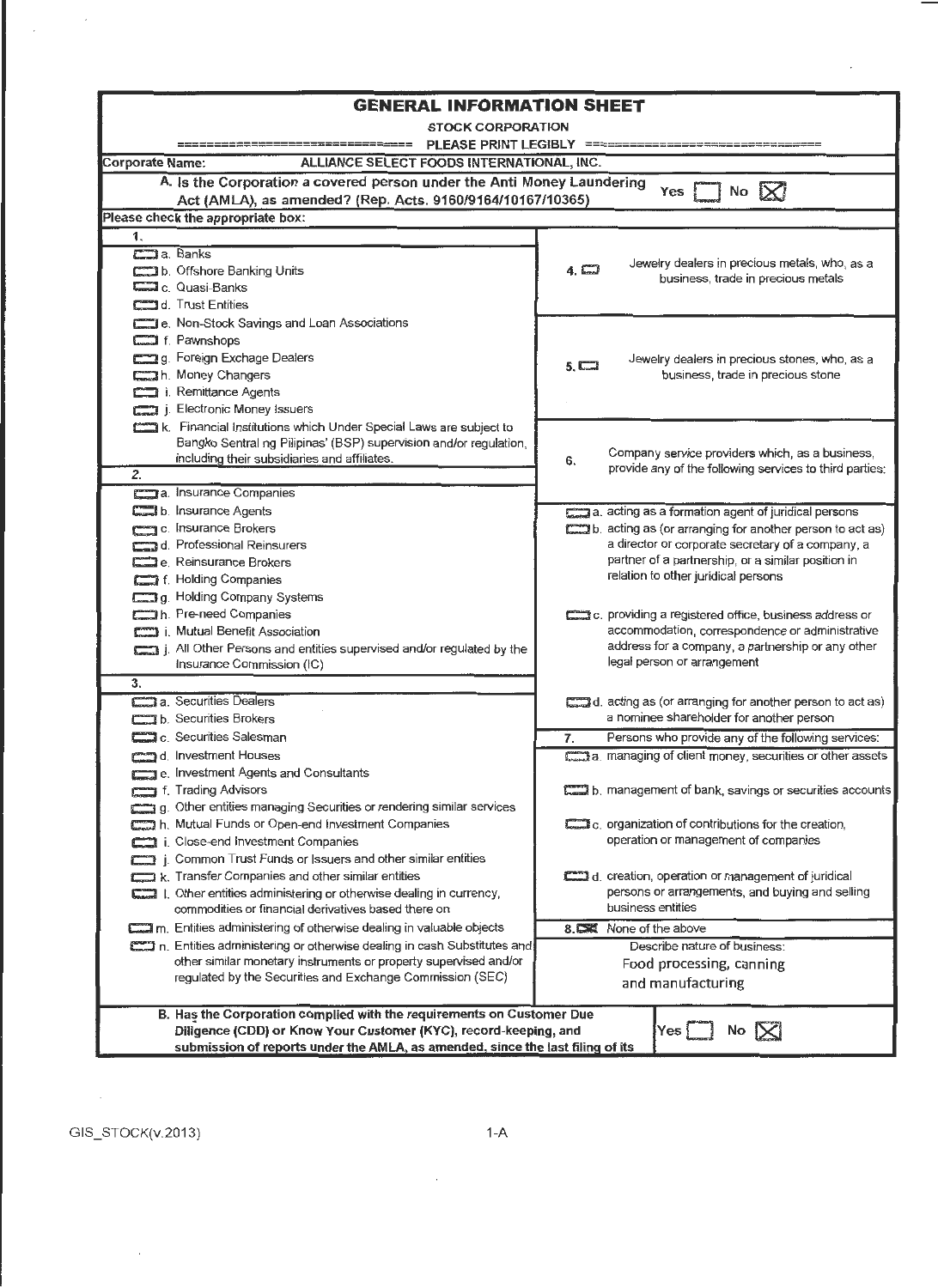STOCK CORPORATION

PLEASE PRINT LEGIBLY  $=$ 

| <b>FLEASE FRINT LEGIDL I</b><br>CORPORATE NAME: ALLIANCE SELECT FOODS INTERNATIONAL, INC. |                                                                                                                                                                                                 |                                                                                |                                         |                                                                                            |                                              |                                                           |                          |  |  |  |  |
|-------------------------------------------------------------------------------------------|-------------------------------------------------------------------------------------------------------------------------------------------------------------------------------------------------|--------------------------------------------------------------------------------|-----------------------------------------|--------------------------------------------------------------------------------------------|----------------------------------------------|-----------------------------------------------------------|--------------------------|--|--|--|--|
| <b>CAPITAL STRUCTURE</b>                                                                  |                                                                                                                                                                                                 |                                                                                |                                         |                                                                                            |                                              |                                                           |                          |  |  |  |  |
| <b>AUTHORIZED CAPITAL STOCK</b>                                                           |                                                                                                                                                                                                 |                                                                                |                                         |                                                                                            |                                              |                                                           |                          |  |  |  |  |
|                                                                                           |                                                                                                                                                                                                 | TYPE OF SHARES *                                                               | <b>NUMBER OF</b><br><b>SHARES</b>       |                                                                                            | PAR/STATED VALUE                             | <b>AMOUNT (PhP)</b><br>(No. of shares X Par/Stated Value) |                          |  |  |  |  |
|                                                                                           |                                                                                                                                                                                                 | Common                                                                         | 1,500,000,000                           |                                                                                            | 1.00                                         | 1,500,000,000.00                                          |                          |  |  |  |  |
|                                                                                           |                                                                                                                                                                                                 |                                                                                |                                         |                                                                                            |                                              |                                                           |                          |  |  |  |  |
|                                                                                           |                                                                                                                                                                                                 | <b>TOTAL</b>                                                                   | 1,500,000,000                           |                                                                                            | <b>TOTAL</b><br>P                            | 1,500,000,000.00                                          |                          |  |  |  |  |
| <b>SUBSCRIBED CAPITAL</b>                                                                 |                                                                                                                                                                                                 |                                                                                |                                         |                                                                                            |                                              |                                                           |                          |  |  |  |  |
| <b>FILIPINO</b>                                                                           | <b>NUMBER OF</b><br>NO. OF<br><b>SHARES IN</b><br><b>NUMBER OF</b><br><b>TYPE OF SHARES*</b><br>STOCK-<br><b>THE HANDS</b><br><b>SHARES</b><br><b>HOLDERS</b><br>OF THE<br>PUBLIC <sup>**</sup> |                                                                                | <b>PAR/STATED</b><br><b>VALUE</b>       | <b>AMOUNT (PhP)</b>                                                                        | $%$ OF<br><b>OWNERSHIP</b>                   |                                                           |                          |  |  |  |  |
|                                                                                           | 232                                                                                                                                                                                             | Common                                                                         | 1,093,320,628                           |                                                                                            | 1.00                                         | 1,093,320,628.00                                          | 72.89%                   |  |  |  |  |
|                                                                                           |                                                                                                                                                                                                 |                                                                                |                                         |                                                                                            |                                              |                                                           |                          |  |  |  |  |
|                                                                                           |                                                                                                                                                                                                 |                                                                                |                                         |                                                                                            |                                              |                                                           |                          |  |  |  |  |
|                                                                                           |                                                                                                                                                                                                 | <b>TOTAL</b>                                                                   | 1,093,320,628 TOTAL                     |                                                                                            | <b>TOTAL</b><br>P                            | 1,093,320,628.00                                          |                          |  |  |  |  |
| <b>FOREIGN</b><br>(INDICATED BY<br><b>NATIONALITY)</b>                                    | NO. OF<br>STOCK-<br><b>HOLDERS</b>                                                                                                                                                              | <b>TYPE OF SHARES *</b>                                                        | <b>NUMBER OF</b><br><b>SHARES</b>       | <b>NUMBER OF</b><br><b>SHARES IN</b><br><b>THE HANDS</b><br>OF THE<br>PUBLIC <sup>**</sup> | <b>PAR/STATED</b><br>VALUE                   | <b>AMOUNT (PhP)</b>                                       | % OF<br><b>OWNERSHIP</b> |  |  |  |  |
| Australian                                                                                | 1                                                                                                                                                                                               | Common                                                                         |                                         |                                                                                            | 1.00                                         | 1.00                                                      | 0.00%                    |  |  |  |  |
| Chinese                                                                                   | 1                                                                                                                                                                                               | Common                                                                         | 177,261,165                             |                                                                                            | 1.00                                         | 177.261.165.00                                            | 11.82%                   |  |  |  |  |
| Singaporean                                                                               | 5                                                                                                                                                                                               | Common                                                                         | 193,173,724                             |                                                                                            | 1.00                                         | 193,173,724.00                                            | 12,88%                   |  |  |  |  |
| Thai                                                                                      | $\overline{\mathbf{c}}$                                                                                                                                                                         | Common                                                                         |                                         |                                                                                            | 1.00                                         | 2.00                                                      | 0.00%                    |  |  |  |  |
| Taiwanese                                                                                 | 1                                                                                                                                                                                               | Common                                                                         | 3,975,370                               |                                                                                            | 1.00                                         | <u>3,975,370.00</u>                                       | 0.27%                    |  |  |  |  |
| <b>British</b>                                                                            | 1                                                                                                                                                                                               | Common                                                                         | 139                                     |                                                                                            | 1.00                                         | 139.00                                                    | 0.00%                    |  |  |  |  |
| American<br>Others                                                                        | 4<br>1                                                                                                                                                                                          | Common<br>Common                                                               | 3,105,504<br>29, 163, 467               |                                                                                            | 1.00<br>1.00                                 | 3,105,504.00<br>29,163,467.00                             | 0.21%<br>1.94%           |  |  |  |  |
| Percentage of Foreign Equity:                                                             |                                                                                                                                                                                                 | <b>TOTAL</b>                                                                   | 406,679,372 TOTAL                       |                                                                                            | <b>TOTAL</b><br>P<br><b>TOTAL SUBSCRIBED</b> | 406,679,372.00                                            |                          |  |  |  |  |
| <b>PAID-UP CAPITAL</b>                                                                    |                                                                                                                                                                                                 |                                                                                |                                         |                                                                                            | P.                                           | 1,500,000,000.00                                          |                          |  |  |  |  |
|                                                                                           | NO. OF                                                                                                                                                                                          |                                                                                |                                         |                                                                                            |                                              |                                                           |                          |  |  |  |  |
| FILIPINO                                                                                  | STOCK-<br><b>HOLDERS</b>                                                                                                                                                                        | <b>TYPE OF SHARES*</b>                                                         | <b>NUMBER OF</b><br><b>SHARES</b>       | <b>PAR/STATED VALUE</b>                                                                    |                                              | AMOUNT (PhP)                                              | % OF<br><b>OWNERSHIP</b> |  |  |  |  |
|                                                                                           | 232                                                                                                                                                                                             | Common                                                                         | 1,093,320,628                           |                                                                                            | 1.00                                         | 1,093,320,628                                             | 72.89%                   |  |  |  |  |
|                                                                                           |                                                                                                                                                                                                 |                                                                                |                                         |                                                                                            |                                              |                                                           |                          |  |  |  |  |
|                                                                                           |                                                                                                                                                                                                 |                                                                                |                                         |                                                                                            |                                              |                                                           |                          |  |  |  |  |
|                                                                                           |                                                                                                                                                                                                 | <b>TOTAL</b>                                                                   | 1,093,320,628                           |                                                                                            | <b>TOTAL</b><br>P                            | 1,093,320,628.00                                          |                          |  |  |  |  |
| <b>FOREIGN</b><br>(INDICATE BY<br><b>NATIONALITY)</b>                                     | NO. OF<br>STOCK-<br><b>HOLDERS</b>                                                                                                                                                              | <b>TYPE OF SHARES*</b>                                                         | <b>NUMBER OF</b><br><b>SHARES</b>       | PAR/STATED VALUE                                                                           |                                              | <b>AMOUNT (PhP)</b>                                       | % OF<br><b>OWNERSHIP</b> |  |  |  |  |
| Australian                                                                                | 1                                                                                                                                                                                               | Common                                                                         |                                         |                                                                                            | 1.00                                         | 1.00                                                      | 0.00%                    |  |  |  |  |
| Chinese                                                                                   | 1                                                                                                                                                                                               | Common                                                                         | 177,261,165                             |                                                                                            | 1.00                                         | 177,261,165.00                                            | 11.82%                   |  |  |  |  |
| Singaporean                                                                               | 5                                                                                                                                                                                               | Common                                                                         | 193,173,724                             | 1.00                                                                                       |                                              | 193, 173, 724.00                                          | 12.88%                   |  |  |  |  |
| Thai<br><u>Taivanese </u>                                                                 |                                                                                                                                                                                                 | Common<br>Common                                                               | 3,975,370                               |                                                                                            | 1.00<br>1.00                                 | 2.00<br>3,975,370,00                                      | 0.00%<br><u>0.27%</u>    |  |  |  |  |
| British                                                                                   |                                                                                                                                                                                                 | Common                                                                         | 139                                     |                                                                                            | 1.00                                         | 139.00                                                    | $0.00\%$                 |  |  |  |  |
| American                                                                                  |                                                                                                                                                                                                 | Common                                                                         | 3,105,504                               |                                                                                            | 1.00                                         | 3,105,504                                                 | 0.21%                    |  |  |  |  |
| <b>Others</b>                                                                             | 1                                                                                                                                                                                               | Common                                                                         | 29, 163, 467                            |                                                                                            | 1.00                                         | 29, 163, 467                                              | 1.94%                    |  |  |  |  |
|                                                                                           |                                                                                                                                                                                                 | <b>TOTAL</b>                                                                   | 406,679,372                             |                                                                                            | <b>TOTAL</b><br>P                            | 406,679,372.00                                            |                          |  |  |  |  |
|                                                                                           |                                                                                                                                                                                                 |                                                                                |                                         | <b>TOTAL PAID-UP</b>                                                                       | P                                            | 1,500,000,000.00                                          |                          |  |  |  |  |
|                                                                                           |                                                                                                                                                                                                 |                                                                                | NOTE: USE ADDITIONAL SHEET IF NECESSARY |                                                                                            |                                              |                                                           |                          |  |  |  |  |
| Common, Preferred or other classification                                                 |                                                                                                                                                                                                 |                                                                                |                                         |                                                                                            |                                              |                                                           |                          |  |  |  |  |
|                                                                                           |                                                                                                                                                                                                 | Other than Directors, Officers, Shareholders owning 10% of outstanding shares. |                                         |                                                                                            |                                              |                                                           |                          |  |  |  |  |

 $\overline{\phantom{a}}$ 

\*\* Other than Directors, Officers, Shareholders owning 10% of outstanding shares.

GIS\_STOCK (v.2013)

 $\sim$ 

 $\bar{z}$ 

Page 2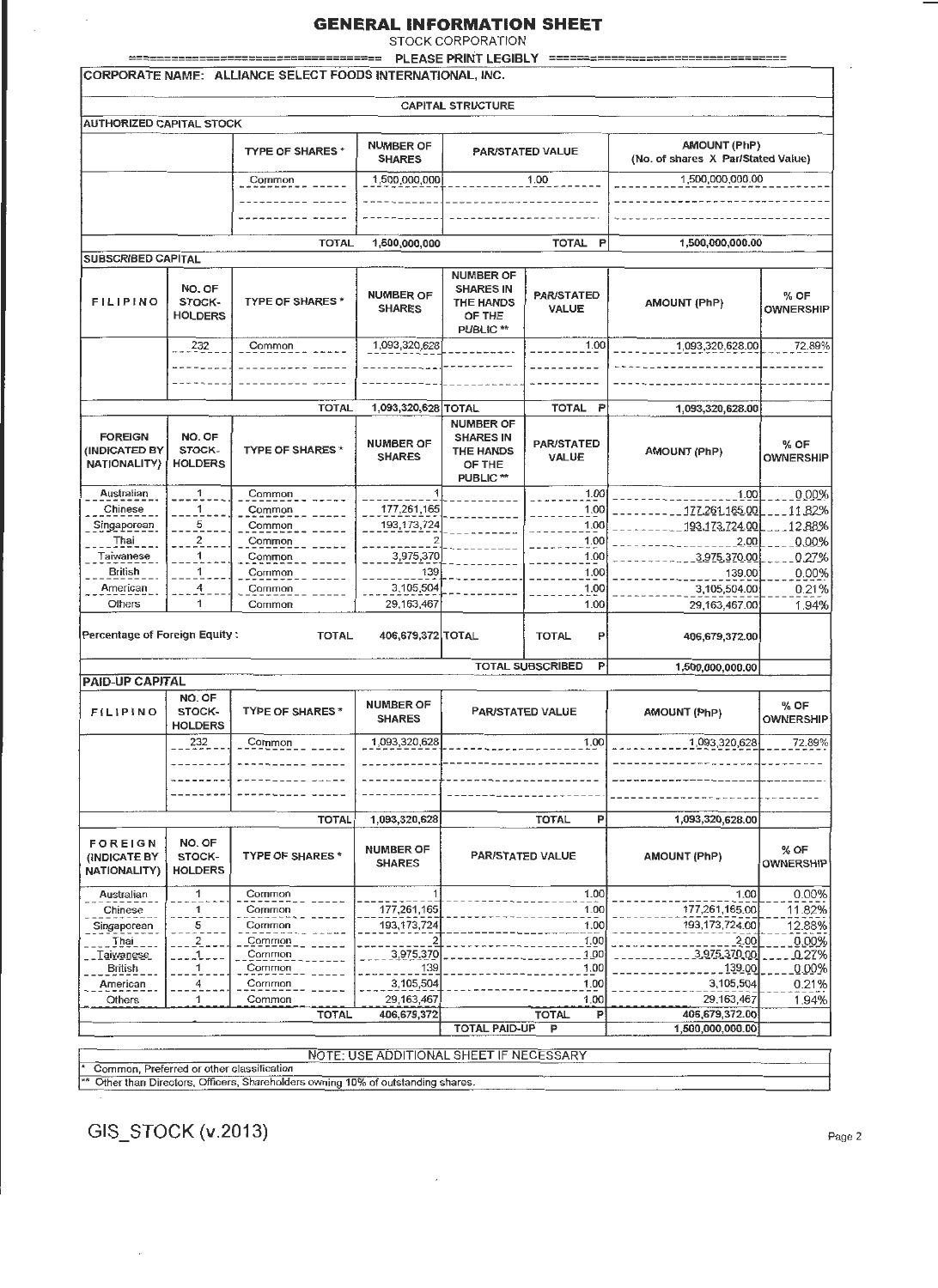STOCK CORPORATION

=============================== PLEASE·PRINT LEGIBLY ========================== =====

CORPORATE NAME: ALLIANCE SELECT FOODS INTERNATIONAL, INC.

|                                                                                                                  |              |                     |            |                               |                                 |                          | <b>TAX IDENTIFICATION</b>                               |
|------------------------------------------------------------------------------------------------------------------|--------------|---------------------|------------|-------------------------------|---------------------------------|--------------------------|---------------------------------------------------------|
| NAME, NATIONALITY AND<br><b>CURRENT RESIDENTIAL ADDRESS</b>                                                      | INC'R        | <b>BOARD</b>        | <b>SEX</b> | <b>STOCK</b><br><b>HOLDER</b> | <b>OFFICER</b>                  | EXEC.<br>COMM.           | <b>NO. (TIN) FOR FILIPINOS</b><br><b>AND FOREIGNERS</b> |
| 1. Geroge E. Sycip (American)<br>60 Cambridge Circle, North Forbes Park,<br>Makati City                          | N            | C81                 | M          | Y                             | Chairman of<br>the Board        | A/C<br>E/M               | 910-761-865                                             |
| 2. Alvin Y. Dee (Filipino)<br>194 Swallow Drive, Greenmeadows,<br>Quezon City                                    | Y            | M                   | M          | Υ                             | Vice<br>Chairman                | N/M                      | 102-920-664                                             |
| 3. Jonathan Y. Dee (Filipino)<br>192 Swallow Drive, Greenmeadows,<br>Quezon City                                 | Y            | M                   | M          | Y                             | President &<br>CEO              | <b>E/M</b>               | 105-698-807                                             |
| 4. Hedy S.C. Yap-Chua (Singaporean)*<br>30 Bideford Road, #17-02 Thongsia Building<br>Singapore 229922           | $\mathsf N$  | M                   | F          | Y                             | N/A                             | N/M                      | 439-447-089                                             |
| 5. Marie Grace T. Vera Cruz (Filipino)<br>22/F Security Bank Centre, 6776 Ayala Ave.<br>Makati City              | $\mathsf{N}$ | M                   | F          | Ÿ                             | N/A                             | <b>C/M</b><br>A/M<br>E/M | 206-413-212                                             |
| 6. Ibarra A. Malonzo (Filipino)<br>10 Moret Rd., Baliwasan, Zamboanga City                                       | N            | M                   | М          | Y                             | N/A                             | C/M                      | 118-455-840                                             |
| 7. Erwin M. Elechicon (Filipino)<br>38 Gentleness St., Multinational Village<br>Paranaque City                   | N            | $\mathbf{I}$        | M          | Y                             | N/A                             | N/C<br>C/C<br>A/M        | 120-146-051                                             |
| 8. Joanna Dee-Laurel (Filipino)<br>150 F. Manalo Street, San Juan,<br>Metro Manila                               | Y            | $\mathsf{N}$        | F          | Y                             | Treasurer                       | N.A.                     | 105-698-911                                             |
| 9. Avelino M. Sebastian, Jr.<br>41 Swallow Drive, Greenmeadows Subd.<br>Quezon City                              | N            | N                   | M          | Y                             | Corporate<br>Secretary          | N.A.                     | 107-277-748                                             |
| 10. Teresita S. Ladanga (Filipino)<br>23 Sunrise Street, SSS Village, Marikina City                              | Υ            | N                   | F          | Υ                             | EVP &<br>COO                    | N.A.                     | 100-369-468                                             |
| 11. Grace S. Dogillo (Filipino)<br>7 Topaz Street, Cresdaville Subdivision<br>San<br>Juan, Taytay, Rizal         | $\mathsf{N}$ | N                   | F          | Y                             | <b>VP Finance</b>               | N.A.                     | 111-770-606                                             |
| 12. Herminia B. Narciso (Filipino)<br>Block 16 Lot 2 P-3, Dona Soledad, Labangkal,<br>General Santos City        | Ν            | N                   | F          | Υ                             | <b>VP Plant</b><br>Operations   | N.A.                     | 130-163-450                                             |
| 13. Randolph H. Rodriguez (Filipino)<br>46 Pines St., Greenwoods Executive Village<br>Cainta, Rizal              | N            | $\mathsf{N}$        | M          | Y                             | VP Sales &<br>Marketing         | N.A.                     | 161-978-437                                             |
| 14. Rajat Balain (Indian)<br>Unit 1401 Parc Royale Condominium, Julia<br>Vargas Ave., Ortigas Center, Pasig City | ${\sf N}$    | $\mathsf{N}\xspace$ | M          | Y                             | VP<br>Corporate<br>Planning     | N.A.                     | 238-378-854                                             |
| 15. Agustin S. Fazon<br>21 Jasmin St., B. Gloria III Subdivision, Culiat,<br>Tandang Sora, Quezon City           | N            | $\mathsf{N}$        | M          | N                             | AVP<br>Purchasing               | N.A.                     | 105-698-864                                             |
| 16. Adinant Apichatakorn (Thai)<br>1/22 Happy Land Ville, Ladpraw 101 Yak 53<br>Bangkapi, Bangkok, Thailand      | Ν            | $\mathsf{N}$        | м          | Ν                             | <b>AVP Sales</b><br>& Marketing | N.A.                     | 439-446-538                                             |
| 17. Annsley B. Bangkas (Filipino)<br>No. 23 Maria St., Suarez Ville Subdivision<br>Pinagbuhatan, Pasig City      | $\mathsf N$  | $\overline{N}$      | F          | N                             | Asst.<br>Corporate<br>Secretary | N.A.                     | 216-853-884                                             |

OR FEMALE,

FOR BOARD COLUMN, PUT "C" FOR CHAIRMAN, "M" FOR MEMBER, "I" FOR INDEPENDENT DIRECTOR. FOR INC'R.COLUMN, PUT "Y" IF AN INCORPORATOR, "N" IF NOT.

SECRETARY, COMPLIANCE OFFICER AND/OR ASSOCIATED PERSON.<br>FOR EXECUTIVE COMMITTEE, INDICATE "C" IF MEMBER OF THE COMPENSATION COMMITTEE; "A" FOR AUDIT COMMITTEE; "N" FOR NOMINATION AND ELECTION COMMITTEE. ADDITIONALLY WRITE "C" AFTER SLASH IF CHAIRMAN AND "M" IF MEMBER.

\* Ms. Hedy S.C. Yap-Chua has yet to comply with the requirement of Article 23 of the Corporation Code

GIS\_STOCK (v.2013) Page 3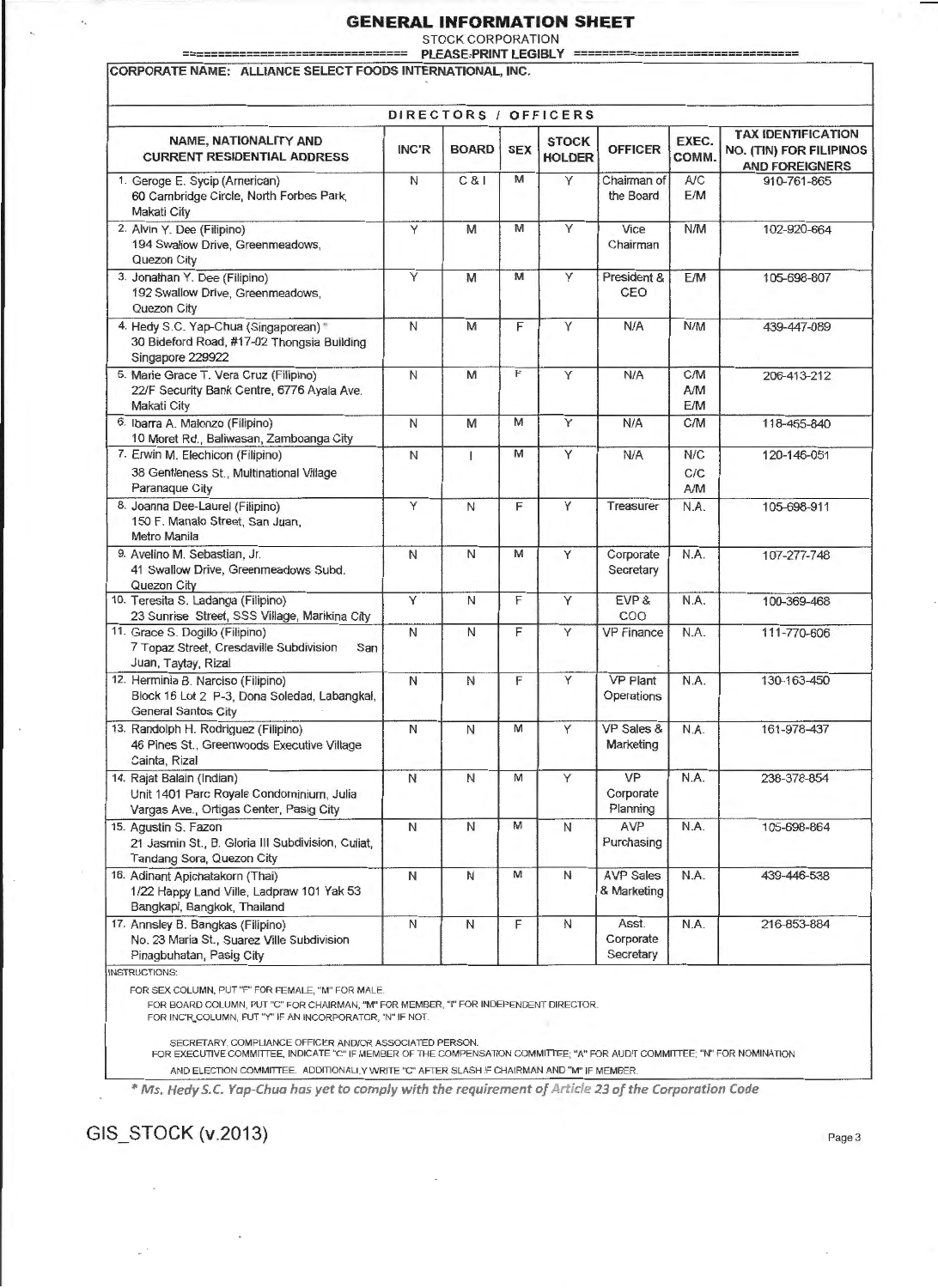STOCK CORPORATION

| CORPORATE NAME: ALLIANCE SELECT FOODS INTERNATIONAL, INC.                                        |                              |               |                                 |                               |                             |                                                                        |  |  |  |
|--------------------------------------------------------------------------------------------------|------------------------------|---------------|---------------------------------|-------------------------------|-----------------------------|------------------------------------------------------------------------|--|--|--|
| TOTAL NUMBER OF STOCKHOLDERS:                                                                    |                              | 248           |                                 |                               |                             | NO. OF STOCKHOLDERS WITH 100 OR MORE SHARES EACH: 232                  |  |  |  |
| TOTAL ASSETS BASED ON LATEST AUDITED FINANCIAL STATEMENTS: AS OF DEC. 31, 2013 - \$69,460,221.00 |                              |               |                                 |                               |                             |                                                                        |  |  |  |
| STOCKHOLDER'S INFORMATION                                                                        |                              |               |                                 |                               |                             |                                                                        |  |  |  |
|                                                                                                  |                              |               | <b>SHARES SUBSCRIBED</b>        |                               |                             |                                                                        |  |  |  |
| NAME, NATIONALITY AND<br><b>CURRENT RESIDENTIAL ADDRESS</b>                                      | <b>TYPE</b><br><b>NUMBER</b> |               | <b>AMOUNT</b><br>(PhP)          | % OF<br>OWNER-<br><b>SHIP</b> | <b>AMOUNT PAID</b><br>(PhP) | TAX IDENTIFICATION NO.<br>(TIN) FOR FILIPINOS AND<br><b>FOREIGNERS</b> |  |  |  |
| 1. PCD Nominee Corporation (Filipino)                                                            | Common                       | 637, 432, 334 | 637, 432, 334.00                | 57.72%                        | 637,432,334.00              | 004-774-849                                                            |  |  |  |
| Filipino                                                                                         |                              |               |                                 |                               |                             |                                                                        |  |  |  |
| 37/F Enterprise Tower 1 Ayala Ave. cor. Paseo de<br>Roxas Makati City                            | <b>TOTAL</b>                 | 637,432,334   | 637,432,334.00                  |                               |                             |                                                                        |  |  |  |
| 2. StrongOak, Inc.                                                                               | Common                       | 430.286,226   | 430.286.226.00                  | 28.69%                        | 430,286,226.00              | 008-769-081                                                            |  |  |  |
| Filipino                                                                                         |                              |               |                                 |                               |                             |                                                                        |  |  |  |
| 18/F Security Bank Bldg., 6776 Ayala Avenue Makati                                               |                              |               |                                 |                               |                             |                                                                        |  |  |  |
| City                                                                                             | <b>TOTAL</b>                 | 430,286,226   | 430,286,226.00                  |                               |                             |                                                                        |  |  |  |
| 3. Harvest All Investment Limited                                                                | Common                       | 177,261,165   | 117,261,165.00                  | 11.82%                        | 117,261,165.00              | 439-446-927                                                            |  |  |  |
| Represented by: Albert Hong Hin Kay                                                              |                              |               |                                 |                               |                             |                                                                        |  |  |  |
| Hong Kong<br>SAR Room 904 Harvest Building 29-35 Wing Kut                                        |                              |               |                                 |                               |                             |                                                                        |  |  |  |
| Street Central Hong Kong                                                                         | TOTAL                        | 177,261,165   | 117,261,165,00                  |                               |                             |                                                                        |  |  |  |
| 4. Victory Fund Limited                                                                          | Common                       | 138,474,015   | 138,474,015.00                  | 9.23%                         | 138,474,015.00              | 439-447-089                                                            |  |  |  |
| Represented by: Hedy S.C. Yap-Chua                                                               |                              |               |                                 |                               |                             |                                                                        |  |  |  |
| Hong Kong                                                                                        |                              |               |                                 |                               |                             |                                                                        |  |  |  |
| 4304 43/F China Resources Building 26 Harbour                                                    |                              |               |                                 |                               |                             |                                                                        |  |  |  |
| Road Wanchai Hong Kong                                                                           | <b>TOTAL</b>                 | 138,474,015   | 138,474,015.00                  |                               |                             |                                                                        |  |  |  |
| 5. Albert Hong Hin Kay                                                                           | Common                       | 39,071,537    | 39,071,537.00                   | 2.61%                         | 39,071,537.00               | 439-446-927                                                            |  |  |  |
| Singaporean<br>15 Scotts Road, #07-00 Thong Teck Building,                                       |                              |               |                                 |                               |                             |                                                                        |  |  |  |
| Singapore                                                                                        | <b>TOTAL</b>                 | 39,071,537    | 39,071,537.00                   |                               |                             |                                                                        |  |  |  |
| 6. PCD Nominee Corporation (Foreign)                                                             | Common                       | 29, 163, 467  | 29.163,467.00                   | 1.94%                         | 29, 163, 467.00             | 004-774-849                                                            |  |  |  |
| Foreign                                                                                          |                              |               |                                 |                               |                             |                                                                        |  |  |  |
| 37/F Enterprise Tower 1 Ayala Ave, cor. Paseo de                                                 |                              |               |                                 |                               |                             |                                                                        |  |  |  |
| Roxas Makati City                                                                                | <b>TOTAL</b>                 | 29, 163, 467  | 29,163,467.00                   |                               |                             |                                                                        |  |  |  |
| 7. Bondeast Private Limited                                                                      | Common                       | 13,023,411    | 13,023,411.00                   | 0.87%                         | 13,023,411.00               | 439-447-089                                                            |  |  |  |
| Represented by Hedy S.C. Yap-Chua                                                                |                              |               |                                 |                               |                             |                                                                        |  |  |  |
| Singaporean                                                                                      |                              |               |                                 |                               |                             |                                                                        |  |  |  |
| Thong Sia Building, #17-02, 30 Bideford Road,<br>Singapore                                       |                              | 13,023,411    |                                 |                               |                             |                                                                        |  |  |  |
|                                                                                                  | <b>TOTAL</b>                 |               | 13,023,411.00                   |                               |                             |                                                                        |  |  |  |
| TOTAL AMOUNT OF SUBSCRIBED CAPITAL                                                               |                              |               |                                 |                               |                             |                                                                        |  |  |  |
|                                                                                                  |                              |               | TOTAL AMOUNT OF PAID-UP CAPITAL |                               |                             |                                                                        |  |  |  |

INSTRUCTION: SPECIFY THE TOP 20 STOCKHOLDERS AND INDICATE THE REST AS OTHERS

Note: For PDTC Nominee included in the list, please indicate further the beneficial owners owning more than 5% of any class of the company's voting securities. Attach separate sheet, if necessary.

 $\cdot$ 

GIS\_STOCK (v.2013) Page 4

 $\mathcal{L}_{\mathcal{A}}$ 

 $\tilde{\phantom{a}}$ 

 $\overline{a}$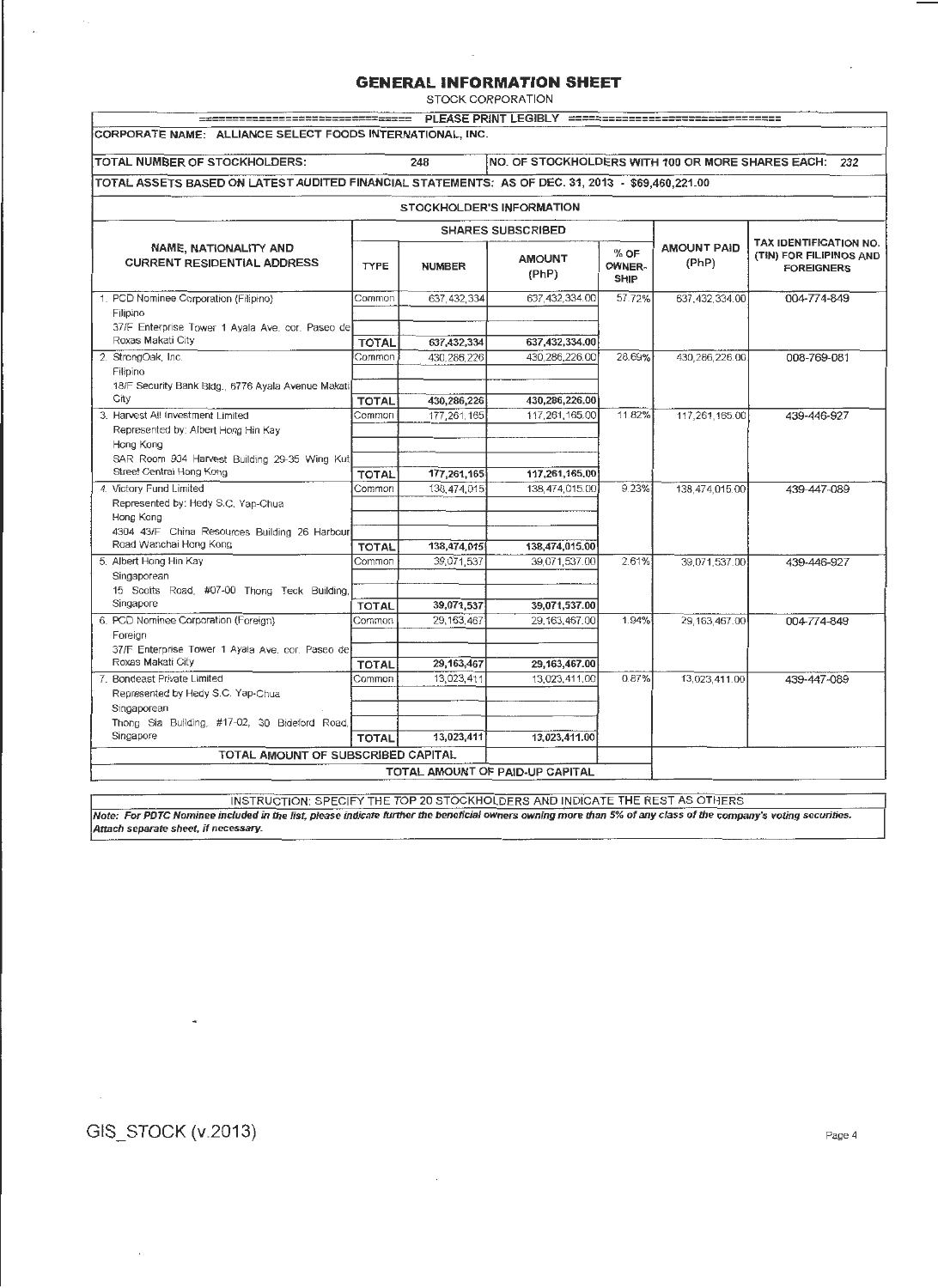$\sim$ 

 $\sim$ 

STOCK CORPORATION

| <b>TOTAL NUMBER OF STOCKHOLDERS:</b>                                           | 248                    |                        |                                  |                               |                             | NO. OF STOCKHOLDERS WITH 100 OR MORE SHARES EACH: 232                         |  |  |  |
|--------------------------------------------------------------------------------|------------------------|------------------------|----------------------------------|-------------------------------|-----------------------------|-------------------------------------------------------------------------------|--|--|--|
| TOTAL ASSETS BASED ON LATEST AUDITED FS: AS OF DEC. 31, 2013 - \$69,460,221.00 |                        |                        |                                  |                               |                             |                                                                               |  |  |  |
|                                                                                |                        |                        | <b>STOCKHOLDER'S INFORMATION</b> |                               |                             |                                                                               |  |  |  |
| <b>SHARES SUBSCRIBED</b>                                                       |                        |                        |                                  |                               |                             |                                                                               |  |  |  |
| <b>NAME, NATIONALITY AND</b><br><b>CURRENT RESIDENTIAL ADDRESS</b>             | <b>TYPE</b>            | <b>NUMBER</b>          | <b>AMOUNT</b><br>(PhP)           | % OF<br>OWNER-<br><b>SHIP</b> | <b>AMOUNT PAID</b><br>(PhP) | <b>TAX IDENTIFICATION NO.</b><br>(TIN) FOR FILIPINOS AND<br><b>FOREIGNERS</b> |  |  |  |
| 8. Social Security System                                                      | Common                 | 8,271,483              | 8,271,483.00                     | 0.55%                         | 8,271,483.00                | 000-728944                                                                    |  |  |  |
| Filipino                                                                       |                        |                        |                                  |                               |                             |                                                                               |  |  |  |
| SSS Building, East Ave., Diliman, Quezon City                                  | <b>TOTAL</b>           | 8,271,483              | 8,271,483                        |                               |                             |                                                                               |  |  |  |
| Peter Kawsek, Jr.<br>9.<br>Filipino                                            | Common                 | 4,538,646              | 4.538.646.00                     | 0.30%                         | 4.538.646.00                | 125-376-309                                                                   |  |  |  |
| 34 St. Peter Hilltop Dr., Horseshoe Village, Cubao,<br>Quezon City             |                        |                        |                                  |                               |                             |                                                                               |  |  |  |
| 10. FCF Fishery Co., Ltd.                                                      | <b>TOTAL</b><br>Common | 4,538,646<br>3.975.370 | 4,538,646.00<br>3,975,370.00     | 0.27%                         |                             |                                                                               |  |  |  |
| Taiwanese                                                                      |                        |                        |                                  |                               | 3,975,370.00                | 439-481-715                                                                   |  |  |  |
| 28/F, No. 8 Minchuan, 2nd Road, Kaoshiung, Taiwan                              |                        |                        |                                  |                               |                             |                                                                               |  |  |  |
|                                                                                | <b>TOTAL</b>           | 3,975,370              | 3,975,370.00                     |                               |                             |                                                                               |  |  |  |
| 11. Washington Z. Sycip                                                        | Common                 | 3.105.500              | 3,105,400.00                     | 0.21%                         | 3,105,400.00                | 106-215-942                                                                   |  |  |  |
| American                                                                       |                        |                        |                                  |                               |                             |                                                                               |  |  |  |
| 60 Cambridge Park Circle, North Forbes Park Makati                             |                        |                        |                                  |                               |                             |                                                                               |  |  |  |
| City                                                                           | <b>TOTAL</b>           | 3,105,500              | 3,105,400.00                     |                               |                             |                                                                               |  |  |  |
| 12. S. Chandra Das                                                             | Common                 | 2.604.760              | 2.604.760.00                     | 0.17%                         | 2,604,760,00                | 439-446-798                                                                   |  |  |  |
| Singaporean                                                                    |                        |                        |                                  |                               |                             |                                                                               |  |  |  |
| 1 Tanglin Road, #03-14, Orchard Parade Hotel,                                  |                        |                        |                                  |                               |                             |                                                                               |  |  |  |
| Singapore                                                                      | <b>TOTAL</b>           | 2,604,760              | 2,604,760.00                     |                               |                             |                                                                               |  |  |  |
| 13. Oriental Tin Can & Metal Sheet Mfg.                                        | Common                 | 2,210,385              | 2,210,385.00                     | 0.15%                         | 2,210,385.00                | 002-856-676                                                                   |  |  |  |
| Filipino<br>General Luis St. Sitio Kapre, Nagkaisang Navon                     |                        |                        |                                  |                               |                             |                                                                               |  |  |  |
| Novaliches, Quezon City                                                        | <b>TOTAL</b>           | 2,210,385              | 2,210,385.00                     |                               |                             |                                                                               |  |  |  |
| 14. FDCP Inc.                                                                  | Common                 | 1,894,045              | 1,894.045.00                     | 0.13%                         | 1.894.045.00                | 005-013-315                                                                   |  |  |  |
| Filipino                                                                       |                        |                        |                                  |                               |                             |                                                                               |  |  |  |
| Suite 1205 East Tower PSE Centre Exchange Rd.                                  |                        |                        |                                  |                               |                             |                                                                               |  |  |  |
| Ortigas Ctr. Pasig City                                                        | <b>TOTAL</b>           | 1,894,045              | 1.894.045.00                     |                               |                             |                                                                               |  |  |  |
| TOTAL AMOUNT OF SUBSCRIBED CAPITAL                                             |                        |                        |                                  |                               |                             |                                                                               |  |  |  |
|                                                                                |                        |                        | TOTAL AMOUNT OF PAID-UP CAPITAL  |                               |                             |                                                                               |  |  |  |
|                                                                                |                        |                        |                                  |                               |                             |                                                                               |  |  |  |

Note: For PDTC Nominee included in the list, please indicate further the beneficial owners owning more than 5% of any class of the company's voting securities. Attach separate sheet, if necessary.

 $\bar{\mathcal{A}}$ 

GIS\_STOCK (v.2013) Page 5

 $\sim$ 

 $\mathcal{L}_{\mathcal{A}}$ 

 $\overline{\phantom{a}}$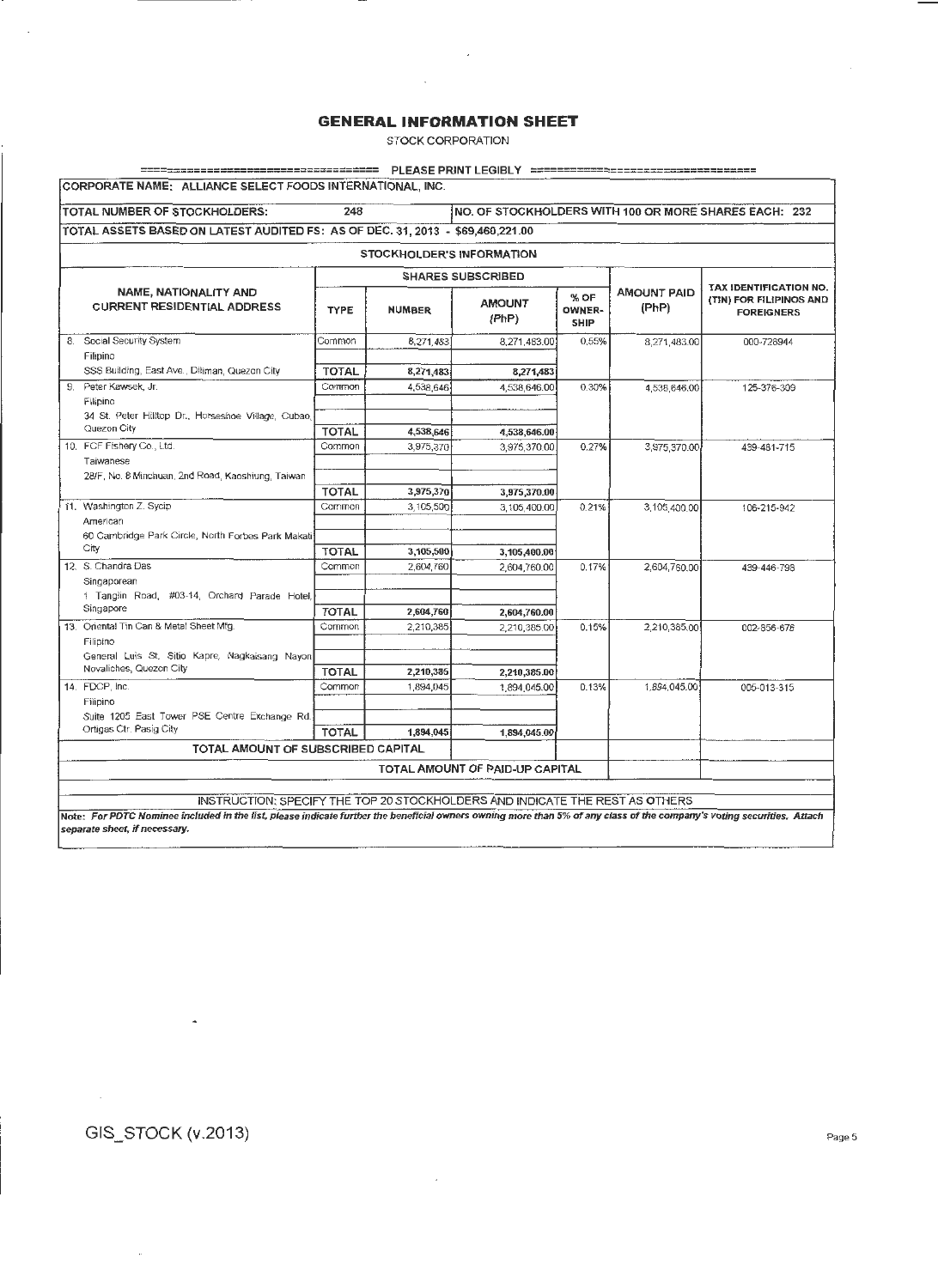ST.OCK CORPORATION

|                                                                                | =============                |                           | PLEASE PRINT LEGIBLY ==============                            |       |                             |                                                                               |  |  |  |
|--------------------------------------------------------------------------------|------------------------------|---------------------------|----------------------------------------------------------------|-------|-----------------------------|-------------------------------------------------------------------------------|--|--|--|
| CORPORATE NAME: ALLIANCE SELECT FOODS INTERNATIONAL, INC.                      |                              |                           |                                                                |       |                             |                                                                               |  |  |  |
| TOTAL NUMBER OF STOCKHOLDERS:                                                  | 248                          |                           |                                                                |       |                             | NO. OF STOCKHOLDERS WITH 100 OR MORE SHARES EACH: 232                         |  |  |  |
|                                                                                |                              |                           |                                                                |       |                             |                                                                               |  |  |  |
| TOTAL ASSETS BASED ON LATEST AUDITED FS: AS OF DEC. 31, 2013 - \$69,460,221.00 |                              |                           |                                                                |       |                             |                                                                               |  |  |  |
|                                                                                |                              | STOCKHOLDER'S INFORMATION |                                                                |       |                             |                                                                               |  |  |  |
| <b>SHARES SUBSCRIBED</b>                                                       |                              |                           |                                                                |       |                             |                                                                               |  |  |  |
| NAME, NATIONALITY AND<br><b>CURRENT RESIDENTIAL ADDRESS</b>                    | <b>TYPE</b><br><b>NUMBER</b> |                           | % OF<br><b>AMOUNT</b><br><b>OWNER-</b><br>(PhP)<br><b>SHIP</b> |       | <b>AMOUNT PAID</b><br>(PhP) | <b>TAX IDENTIFICATION NO.</b><br>(TIN) FOR FILIPINOS AND<br><b>FOREIGNERS</b> |  |  |  |
| 15. Berck Yao Cheng                                                            | Common                       | 1,200,000                 | 1,200,000.00                                                   | 0.08% | 1,200,000.00                | 179-647-568                                                                   |  |  |  |
| Filipino                                                                       |                              |                           |                                                                |       |                             |                                                                               |  |  |  |
| Hanston Bldg., Emerald Ave., Ortigas Center                                    |                              |                           |                                                                |       |                             |                                                                               |  |  |  |
| Pasig City                                                                     | TOTAL                        | 1,200,000                 | 12,000,000.00                                                  |       |                             |                                                                               |  |  |  |
| 16. Tri-Marine International (Pte) Ltd.                                        | Common                       | 1,170,472                 | 1,170,472.00                                                   | 0.09% | 1,170,472.00                | 439-482-370                                                                   |  |  |  |
| Singaporean                                                                    |                              |                           |                                                                |       |                             |                                                                               |  |  |  |
| 15 Fishery Port Road, Jurong, Singapore                                        |                              |                           |                                                                |       |                             |                                                                               |  |  |  |
| 17. Jerry C. Angping                                                           | <b>TOTAL</b><br>Common       | 1,170,472<br>1,000,000    | 1.170,472.00<br>1,000,000.00                                   | 0.07% | 1,000,000.00                | 138-556-435                                                                   |  |  |  |
| Filipino                                                                       |                              |                           |                                                                |       |                             |                                                                               |  |  |  |
| 20/F The Peak, 107 L.P. Leviste St., Salcedo Vill.                             | <b>TOTAL</b>                 | 1,000,000                 | 920,656.00                                                     |       |                             |                                                                               |  |  |  |
| Makati City                                                                    | <b>TOTAL</b>                 | 2,000,000                 | 1,920,656.00                                                   |       |                             |                                                                               |  |  |  |
| 18. Damalerio Fishing Corp.                                                    | Common                       | 920,656                   | 920,656.00                                                     | 0.06% | 920.656.00                  | 004-410-265                                                                   |  |  |  |
| Tambler, General Santos City                                                   | <b>TOTAL</b>                 | 920,656                   | 617.248.00                                                     |       |                             |                                                                               |  |  |  |
| Tambler, General Santos City                                                   | <b>TOTAL</b>                 | 1,841,312                 | 1,537,904.00                                                   |       |                             |                                                                               |  |  |  |
| 19. DFC Tuna Venture Corporation                                               | Common                       | 617,248                   | 617.248.00                                                     | 0.04% | 617,248.00                  | 004-410-265                                                                   |  |  |  |
| Filipino                                                                       |                              |                           |                                                                |       |                             |                                                                               |  |  |  |
| 002 Zone 1-A General Santos City                                               |                              |                           |                                                                |       |                             |                                                                               |  |  |  |
| 20. Phil. Fisheries Dev. Authority                                             | <b>TOTAL</b>                 | 617,248                   | 617,248.00                                                     |       |                             |                                                                               |  |  |  |
| PCA Annex Bidg., Elliptical Road, Diliman, Q.C.                                | Common                       | 346,207<br>346,207        | 346,207.00                                                     | 0.02% | 346.207.00                  | 000-803752                                                                    |  |  |  |
|                                                                                | <b>TOTAL</b><br><b>TOTAL</b> | 692,414                   | 346,207.00<br>692,414.00                                       |       |                             |                                                                               |  |  |  |
| 21. OTHERS (Indicate the number of the remaining Common                        |                              |                           |                                                                |       |                             |                                                                               |  |  |  |
| stockholders)                                                                  |                              | 3,433,073                 | 3,433,073.00                                                   | 0.21% | 3,433,073.00                | N/A                                                                           |  |  |  |
|                                                                                |                              |                           |                                                                |       |                             |                                                                               |  |  |  |
|                                                                                |                              |                           |                                                                |       |                             |                                                                               |  |  |  |
|                                                                                | <b>TOTAL</b>                 | 3,433,073                 | 3,433,073.00                                                   |       |                             |                                                                               |  |  |  |
|                                                                                |                              |                           |                                                                |       |                             |                                                                               |  |  |  |
| TOTAL AMOUNT OF SUBSCRIBED CAPITAL                                             |                              |                           |                                                                | 100%  | 1,500,000,000.00            |                                                                               |  |  |  |
|                                                                                |                              |                           | TOTAL AMOUNT OF PAID-UP CAPITAL                                |       |                             |                                                                               |  |  |  |
| INSTRUCTION: SPECIFY THE TOP 20 STOCKHOLDERS AND INDICATE THE REST AS OTHERS   |                              |                           |                                                                |       |                             |                                                                               |  |  |  |
|                                                                                |                              |                           |                                                                |       |                             |                                                                               |  |  |  |

## GIS\_STOCK (v.2013) Page 6

 $\overline{\phantom{a}}$ 

 $\mathcal{L}_{\mathcal{A}}$ 

 $\mathcal{A}$ 

 $\sim$   $\sim$ 

 $\overline{a}$ 

 $\overline{\phantom{a}}$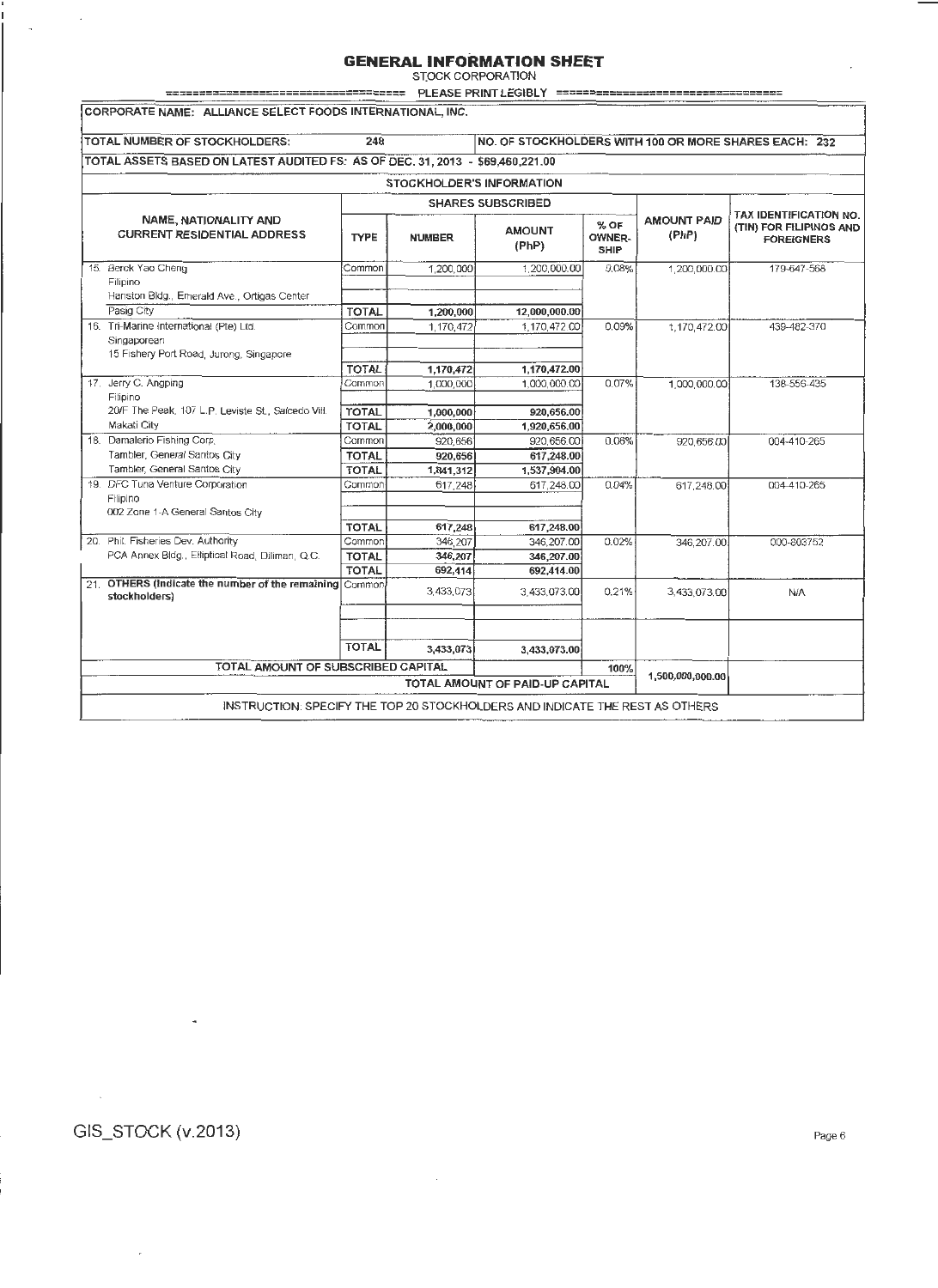STOCK CORPORATION

 $\sim$ 

|                                                                                 | ==============                                                                                     |                      | PLEASE PRINT LEGIBLY                    |                       |                                    |                   | ------------------                                         |
|---------------------------------------------------------------------------------|----------------------------------------------------------------------------------------------------|----------------------|-----------------------------------------|-----------------------|------------------------------------|-------------------|------------------------------------------------------------|
| CORPORATE NAME: ALLIANCE SELECT FOODS INTERNATIONAL, INC.                       |                                                                                                    |                      |                                         |                       |                                    |                   |                                                            |
|                                                                                 |                                                                                                    |                      |                                         |                       |                                    |                   |                                                            |
| 1. INVESTMENT OF CORPORATE                                                      |                                                                                                    |                      | <b>AMOUNT (PhP)</b>                     |                       |                                    |                   | DATE OF BOARD RESOLUTION                                   |
| <b>FUNDS IN ANOTHER CORPORATION</b>                                             |                                                                                                    |                      |                                         |                       |                                    |                   |                                                            |
| 1.1 STOCKS                                                                      |                                                                                                    |                      | None                                    |                       |                                    |                   |                                                            |
|                                                                                 | 1.2 BONDS/COMMERCIAL PAPER (Issued                                                                 |                      | None                                    |                       |                                    |                   |                                                            |
| by Private Corporations)<br>1.3 LOANS/ CREDITS/ ADVANCES                        |                                                                                                    |                      | None                                    |                       |                                    |                   |                                                            |
| <b>1.4 GOVERNMENT TREASURY BILLS</b>                                            |                                                                                                    |                      | None                                    |                       |                                    |                   |                                                            |
| 1.5 OTHERS: Acquisition of 40% of the                                           | issued shares of Wild Catch Fisherie                                                               | Php                  |                                         |                       | 1,600,000.00                       |                   | Jan. 31, 2013                                              |
| Acquisition of 40% of the issued                                                | shares of Wild Catch Fisheries, Inc.                                                               | Php                  |                                         |                       | 38,400,000.00                      |                   |                                                            |
| 2. INVESTMENT OF CORPORATE FUNDS IN ACTIVITIES UNDER ITS                        | <b>SECONDARY PURPOSES (PLEASE SPECIFY:)</b>                                                        |                      |                                         |                       | DATE OF BOARD<br><b>RESOLUTION</b> |                   | DATE OF<br><b>STOCKHOLDERS</b><br><b>RATIFICATION</b>      |
| None                                                                            |                                                                                                    |                      |                                         |                       |                                    |                   |                                                            |
| 3. TREASURY SHARES                                                              |                                                                                                    |                      |                                         |                       | <b>NO. OF SHARES</b>               |                   | % AS TO THE TOTAL<br><b>NO. OF SHARES</b><br><b>ISSUED</b> |
|                                                                                 |                                                                                                    |                      |                                         | 287,537               |                                    |                   | 0.02%                                                      |
| 4. UNRESTRICTED/UNAPPROPRIATED RETAINED EARNINGS AS OF END OF LAST FISCAL YEAR: |                                                                                                    |                      |                                         |                       |                                    |                   | \$<br>2,269,551.00                                         |
| 5. DIVIDENDS DECLARED DURING THE IMMEDIATELY PRECEDING YEAR:                    |                                                                                                    |                      |                                         |                       |                                    |                   |                                                            |
|                                                                                 | <b>TYPE OF DIVIDEND</b>                                                                            |                      |                                         |                       | <b>AMOUNT (PhP)</b>                |                   | <b>DATE DECLARED</b>                                       |
| <b>CASH</b><br>5.1                                                              |                                                                                                    |                      |                                         |                       | None                               |                   | None                                                       |
| <b>STOCK</b><br>5.2                                                             |                                                                                                    |                      |                                         |                       | None                               | None              |                                                            |
| <b>PROPERTY</b><br>5.3                                                          |                                                                                                    |                      |                                         |                       | None                               | None              |                                                            |
|                                                                                 |                                                                                                    | <b>TOTAL</b>         | P                                       |                       |                                    |                   |                                                            |
| 6. ADDITIONAL SHARES ISSUED DURING THE PERIOD:                                  |                                                                                                    |                      |                                         |                       |                                    | <b>AMOUNT</b>     |                                                            |
| <b>DATE</b>                                                                     |                                                                                                    | <b>NO. OF SHARES</b> |                                         | 563,674,956.06<br>Php |                                    |                   |                                                            |
| May 5, 2014                                                                     |                                                                                                    | 430,286,226          |                                         |                       |                                    |                   |                                                            |
|                                                                                 |                                                                                                    |                      |                                         |                       |                                    |                   |                                                            |
| SECONDARY LICENSE/REGISTRATION WITH SEC AND OTHER GOV'T AGENCY: None            |                                                                                                    |                      |                                         |                       |                                    |                   |                                                            |
| <b>NAME OF AGENCY:</b>                                                          | <b>SEC</b>                                                                                         |                      |                                         | BSP                   |                                    |                   | 1 <sup>C</sup>                                             |
| TYPE OF                                                                         |                                                                                                    |                      |                                         |                       |                                    |                   |                                                            |
| LICENSE/REGN.                                                                   |                                                                                                    |                      |                                         |                       |                                    |                   |                                                            |
| <b>DATE ISSUED:</b>                                                             |                                                                                                    |                      |                                         |                       |                                    |                   |                                                            |
| <b>DATE STARTED</b><br><b>OPERATIONS:</b>                                       |                                                                                                    |                      |                                         |                       |                                    |                   |                                                            |
|                                                                                 | TOTAL NO. OF OFFICERS TOTAL NO. OF RANK &<br><b>TOTAL MANPOWER</b><br>TOTAL ANNUAL COMPENSATION OF |                      |                                         |                       |                                    |                   |                                                            |
| DIRECTORS DURING THE PRECEDING                                                  |                                                                                                    |                      |                                         | <b>FILE EMPLOYEES</b> |                                    | <b>COMPLEMENT</b> |                                                            |
| <b>FISCAL YEAR (in PhP)</b>                                                     |                                                                                                    |                      |                                         |                       |                                    |                   |                                                            |
| PHP 7,550,000                                                                   |                                                                                                    | 26                   |                                         | 81                    |                                    | 107               |                                                            |
|                                                                                 |                                                                                                    |                      |                                         |                       |                                    |                   |                                                            |
|                                                                                 |                                                                                                    |                      | NOTE: USE ADDITIONAL SHEET IF NECESSARY |                       |                                    |                   |                                                            |

 $\sim$ 

GIS\_STOCK (v.2013) Page 7

 $\sim$ 

 $\mathcal{L}_{\mathcal{A}}$ 

 $\bar{z}$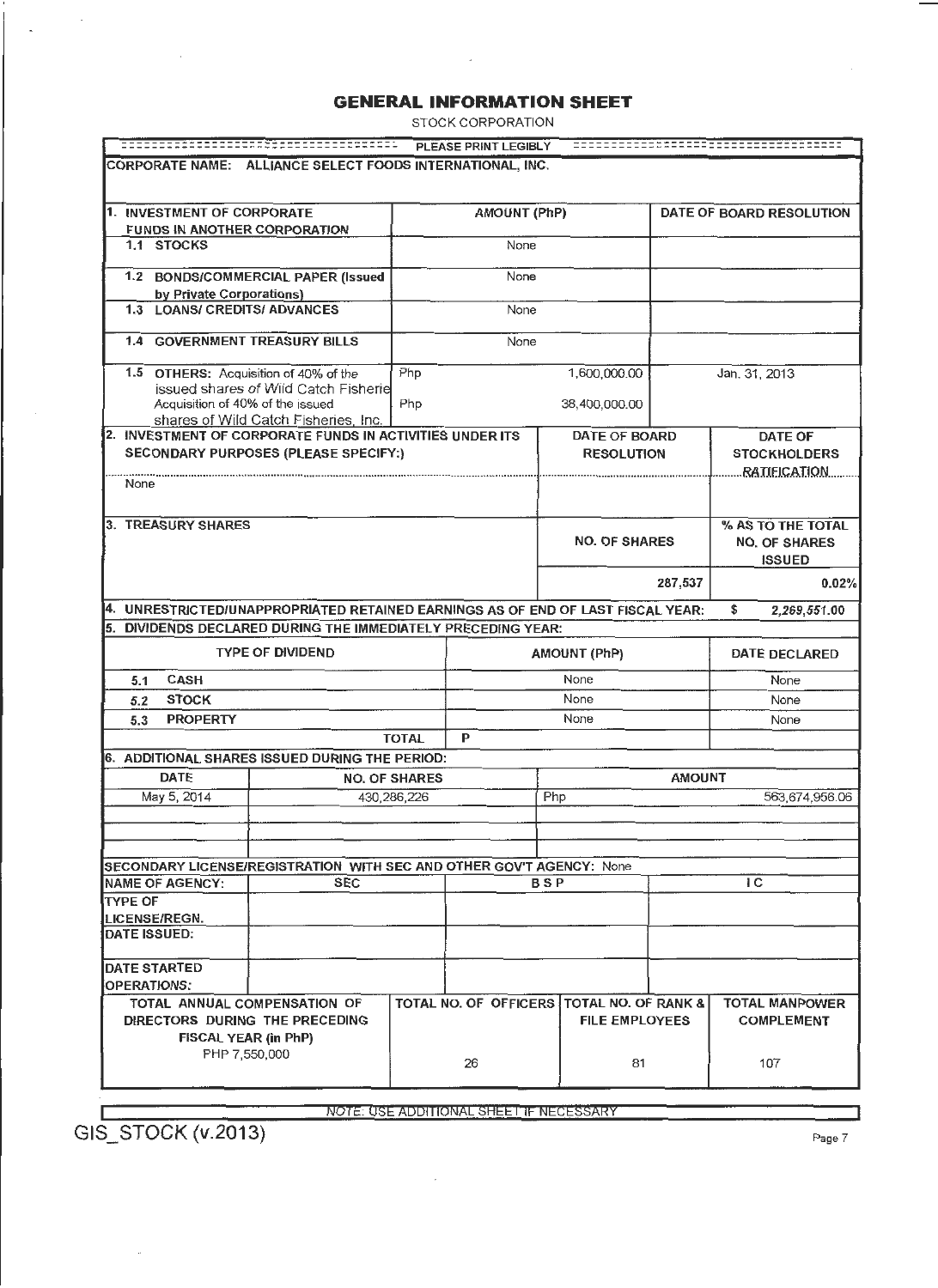I, AVELINO M. SEBASTIAN, JR., Corporate Secretary OF THE ABOVE-MENTIONED (NAME) (POSITION)

**SEBASTIAN, JR.** 

**VATURE** 

CORPORATION DECLARE UNDER THE PENALTY OF PERJURY, THAT ALL MATTERS SET FORTH IN THIS GENERAL INFORMATION SHEET WHICH CONSISTS OF EIGHT ( 8 ) PAGES HAVE BEEN MADE IN GOOD FAITH, DULY VERIFIED BY ME AND TO THE BEST OF MY KNOWLEDGE AND BELIEF, ARE TRUE AND CORRECT.

I UNDERSTAND THAT THE FAILURE OF THE CORPORATION TO FILE THIS GIS FOR FIVE (5) CONSECUTIVE YEARS SHALL BE CONSTRUED AS NON-OPERATION OF THE CORPORATION AND A GROUND FOR THE REVOCATION OF THE CORPORATIONS CERTIFICATE OF INCORPORATION. IN THIS EVENTUALITY, THE CORPORATION HEREBY WAIVES ITS RIGHT TO A HEARING FOR THE SAID REVOCATION.

**GITY OF PASIN** DONE THIS E <sup>2</sup> 9 2 BAY OF 20 IN

SUBSCRIBED AND SWORN TO BEFORE ME IN **CITY OF PASIC** CITY/PROVINCE, PHILIPPINES ON SF.<sup>9</sup> 7 0 2014 . AFFIANT PERSONALLY APPEARED BEFORE ME AND EXHIBITED TO ME HIS PHILIPPINE PASSPORT NO. EB6915396 ISSUED AT DFA MANILA ON DECEMBER 10, 2012 WHICH IS DUE TO EXPIRE ON DECEMBER 9, 2017.

. John Marie 2014  $BOOKNO.$ <sub> $-1$ </sub> SERIES OF 2014 .

**MISSIONNO** 

**AVELINO N** 

NOTARY PUBLIC FORCE NOTARYPUBLIC FOR OTTY OF PASIG<br>
1409 EAST TOWER/PHILIPPINE STOCK BACHARGE CENTRE<br>
EXCHARGE BOAD, ORTIGAS/CENTER, PASIG CITY<br>
IBP OR NO.934522; JAN. 13/2014, RSM CHAPTER<br>
PTR NO. 9831850; JAN. 7, 2014; PASIG

## GIS STOCK (V.2013) Page 8